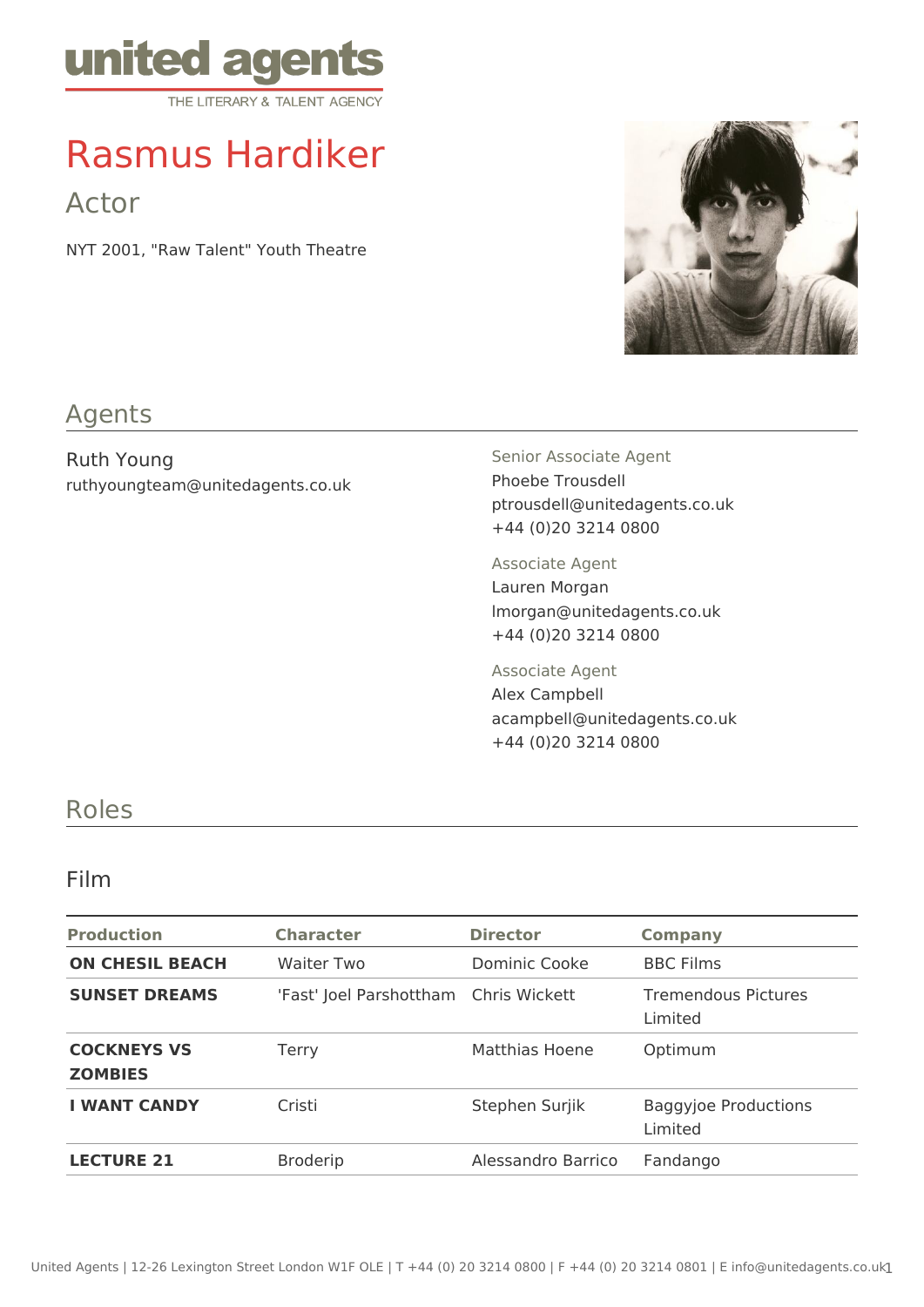| <b>Production</b>    | <b>Character</b> | <b>Director</b>                       | <b>Company</b>               |
|----------------------|------------------|---------------------------------------|------------------------------|
| <b>MAGICIANS</b>     | Dwight           | Andrew O'Connor                       | <b>Objective Productions</b> |
| <b>YOUR HIGHNESS</b> | Courtney         | David Gordon Green Universal Pictures |                              |

# Radio

| <b>Production</b>       | <b>Character</b> | <b>Director</b>          | <b>Company</b>                   |
|-------------------------|------------------|--------------------------|----------------------------------|
| THE BREAK S2/3/4        |                  | Gordon Kennedy           | <b>BBC Radio 4</b>               |
| <b>EXPENSES ONLY</b>    |                  | Alex Lynch (Writer)      | <b>Pier Productions</b>          |
| <b>HAIR OF THE DOG</b>  | Darren           | <b>Boz Temple-Morris</b> | <b>Boz Temple-Morris Limited</b> |
| <b>DUSTY WON'T PLAY</b> | Doug             |                          | Absolutely Productions Ltd       |
| <b>BLUE EYED BOY</b>    | Ronnie           | Mary Ward-Lowery         | <b>BBC Radio 4</b>               |

# Stage

| <b>Production</b> | <b>Character</b> | <b>Director</b> | Company                             |
|-------------------|------------------|-----------------|-------------------------------------|
| VariousÂ          | Various          |                 | Round Midnight LTD. Theatre Company |

### Television

| <b>Production</b>                                                                   | <b>Character</b>        | <b>Director</b>                  | <b>Company</b>                          |
|-------------------------------------------------------------------------------------|-------------------------|----------------------------------|-----------------------------------------|
| <b>MAMMALS</b>                                                                      | <b>Briggsy</b>          | Jez Butterworth                  | Amazon                                  |
| <b>KRYPTON</b>                                                                      | <b>Kem</b>              | Colm McCarthy                    | <b>DC Entertainment</b>                 |
| <b>PETER &amp; WENDY: BASED ON</b><br>THE NOVEL PETER PAN BY J. M.<br><b>BARRIE</b> | Smee / Smith            |                                  | Diarmuid Lawrence Headline Pictures LTD |
| <b>BLACK MIRROR CHRISTMAS</b><br><b>SPECIAL</b>                                     | Harry                   | <b>Carl Tibbets</b>              | Channel 4                               |
| <b>DOCUMENTAL</b>                                                                   | Kristian                | Justin Theroux                   | 3 Arts Entertainment/HBO                |
| <b>LEAD BALLOON - series 4</b>                                                      | <b>Ben</b>              | Alex Hardcastle                  | Open Mike Productions Ltd               |
| <b>AFTERLIFE</b>                                                                    | James                   | <b>Maurice Phillips</b>          | Clerkenwell Films                       |
| <b>BASH - pilot</b>                                                                 | <b>Neil</b>             | Dominic Brigstocke               | <b>BBC</b>                              |
| <b>CHRISTMAS AT THE RIVIERA</b>                                                     | Luke                    | Mark Bussell &<br>Justin Sbresni | Carnival Film & Television              |
| <b>FUNLAND</b>                                                                      | Young Hitman Pat Holden |                                  | <b>BBC</b>                              |
| <b>LEAD BALLOON</b>                                                                 | <b>Ben</b>              | Alex Hardcastle                  | Open Mike Productions                   |
| <b>LEAD BALLOON - SERIES 3</b>                                                      | <b>Ben</b>              | Alex Hardcastle                  | Open Mike Productions                   |
| <b>LIFT</b>                                                                         | Rocco                   | James Hawes                      | <b>BBC4/ Hartswood Films</b>            |